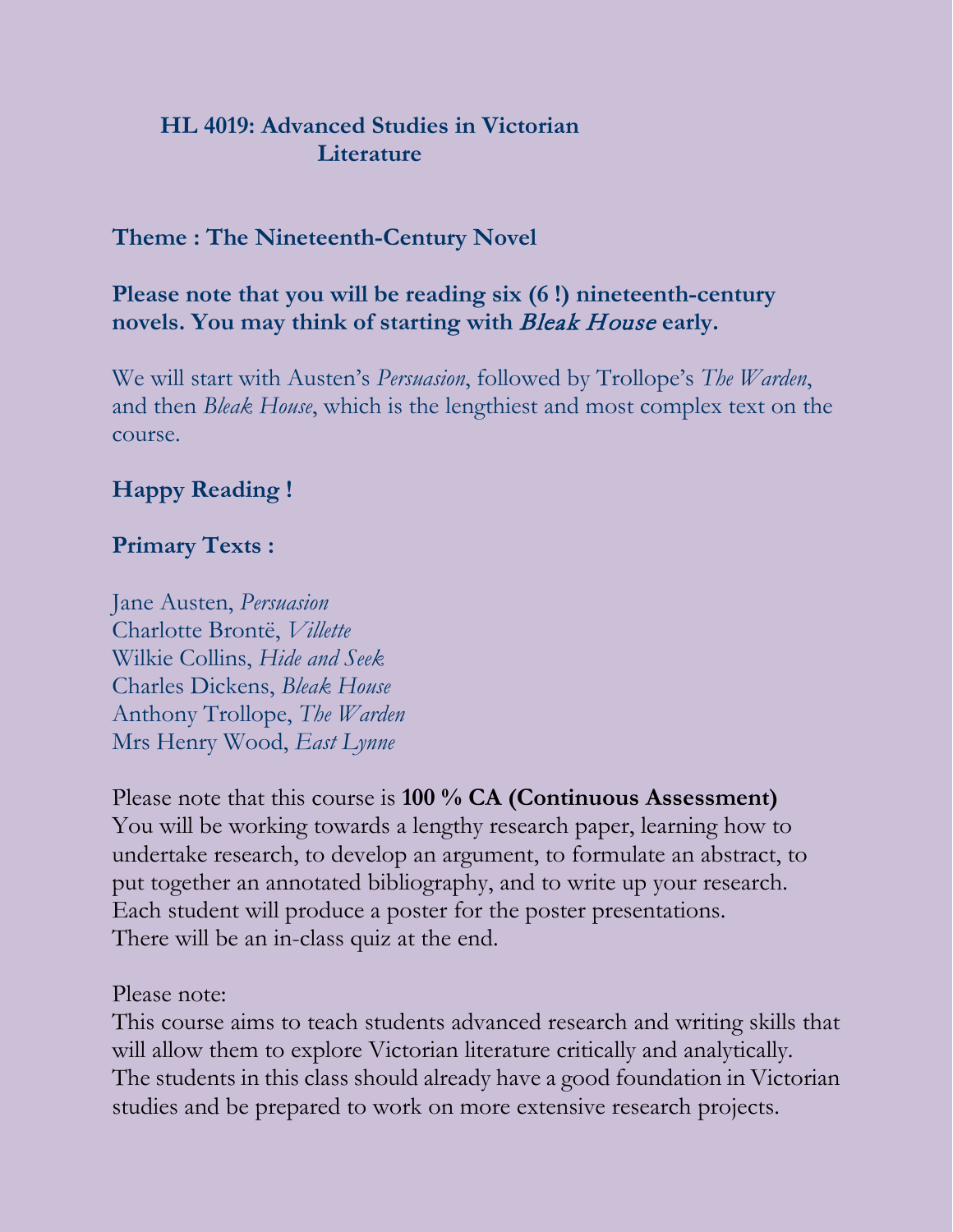## **Approximate Breakdown:**

## Annotated Bibliography 20%:

Putting together an annotated bibliography will help you practice conducting research, sorting the material, and extracting what is relevant to a specific research project. You will be compiling an annotated bibliography for a specific research project in Victorian studies. You will need to decide what the relevant primary and secondary materials are, locate and read them, and learn to summarise both what these works' main arguments and their significance for the specific research project are. Simultaneously, this task will require you to use a style manual correctly and consistently. The subsequent assessments build on these research skills.

## Lengthy Research Paper, including Abstract 50%**:**

## Poster Presentation and Write-Up 20%**:**

You will present your research topic in an engaging manner, producing a poster.

# Participation in class, including in-class quiz 10%**:**

| Week No.  | <b>Topics</b>                                                                                                   | <b>Readings</b> |
|-----------|-----------------------------------------------------------------------------------------------------------------|-----------------|
| 13 August | <b>Introduction: The Nineteenth-</b><br><b>Century Novel</b>                                                    |                 |
| 20 August | <b>"The Natural Sequel to an</b><br><b>Unnatural Beginning":</b><br><b>Shifts in Nineteenth-Century Fiction</b> | Persuasion      |
| 27 August | <b>The Realism Wars</b>                                                                                         | The Warden      |